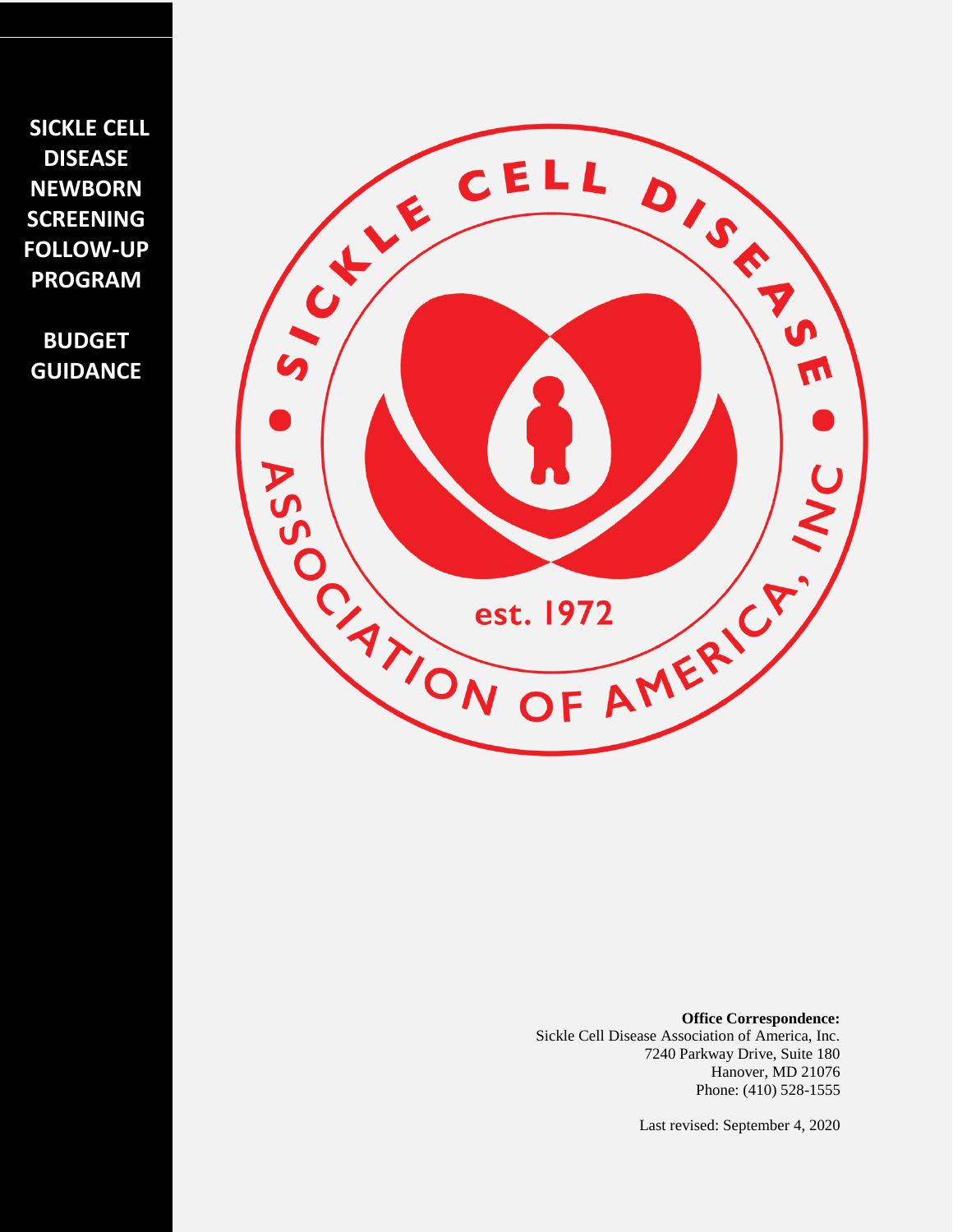# Overall Guidelines

- Organize and make line items orderly in the detailed budget
- Explain the reasons why each of the items is needed to accomplish the scope of work
- All budget requests should be reasonable and consistent with HRSA and SCDAA policies
- Write clearly so that Principal Investigators and Project Director can justify that the budget is reasonable and thorough
- Budgets and reimbursements must follow guidelines in Policies and Procedures Manual



Expenses that are not included in the Year 4 budget will not be reimbursed without prior approval from SCDAA

# Personnel

# **Instructions**

- List the name, title, and percentage of total time dedicated to grant
- For regular employees, salaries should be listed as a percentage of their gross calendar year salary, e.g. 10% of the total annual salary.
- When listing community health workers (CHWs), include the area(s) of the state that they serve

## Restrictions

- Executive Director may be allotted up to 35% FTE if three or more CHWs are employed
- Executive Director may be allotted up to 45% FTE if two or fewer CHWs are employed
- Any allocation above the designated time or rates must be approved in writing by SCDAA. Request for Executive Director increase will require a formal written explanation of current staff duties on the grant, competing projects, and amount of time allotted to each project that is not SCDAA

# Fringe

## **Instructions**

- Determine a fringe rate, which is a percentage of the personnel expenses
- Provide the total amount of fringe benefits requested including calculation and distribution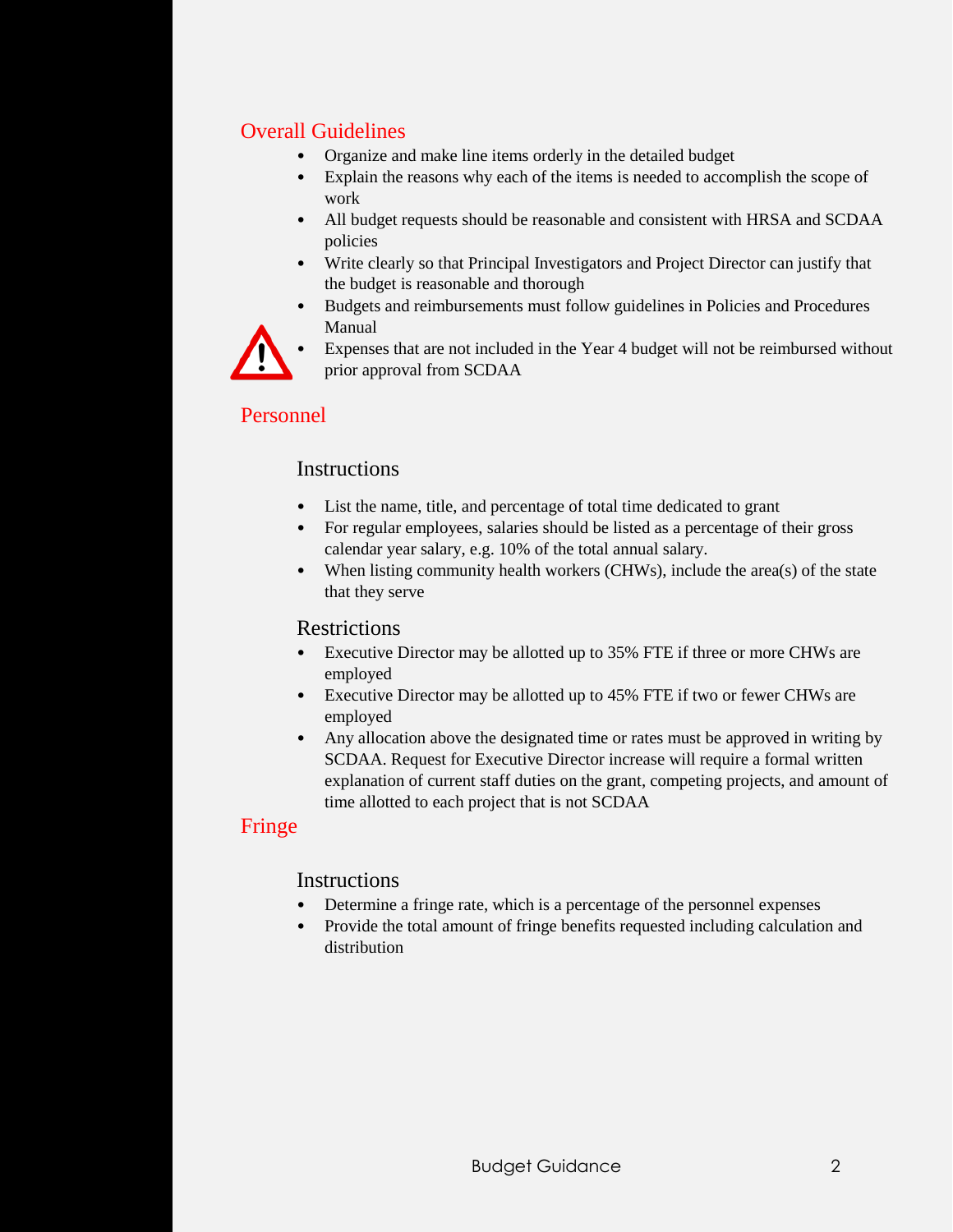# Fringe

#### **Restrictions**

The fringe rate cannot exceed 20% of personnel expenses



- Starting on June 1, 2020, fringe expenses will be included in indirect costs and cannot be claimed as direct costs. This change is based on HRSA guidelines.
- Provide one fringe rate for all employees. SCDAA can provide technical assistance in calculating this if employees' fringe rates differ

## **Travel**

### Instructions

- When possible, list "who, what, when, and where"
- Organize travel by 1) In-State Travel and 2) Out-of-State Travel. In-State Travel would include mileage reimbursement, parking, lodging, car rental, and per diem for travel within the state. For Out-of-State Travel, include any events or conferences.
- SCDAA hopes to host a sub-grantee meeting in spring 2021; this is dependent upon the current COVID-19 situation.
- For overnight travel, include estimates for airfare, lodging, per diem, and local transportation
- Travel expenses include the costs of transportation, per diem, and any other costs associated with participants or trainees participating in conferences, meetings, and other professional development activities

## **Restrictions**

- Costs must be prudent. Federal grants require that airfare be booked on a U.S. carrier to comply with the Fly America Act (49 U.S.C. 40118) and only provides for economy air fare
- SCDAA can only reimburse travel expenses related to the grant
- SCDAA will reimburse per diem up to the federal guidelines: <https://www.gsa.gov/travel/plan-book/per-diem-rates> Please note, rates are adjusted every October 1
- SCDAA will not reimburse travel insurance for airfare or supplemental insurance for rental cars. SCDAA will not reimburse fees to select specific seats on airlines

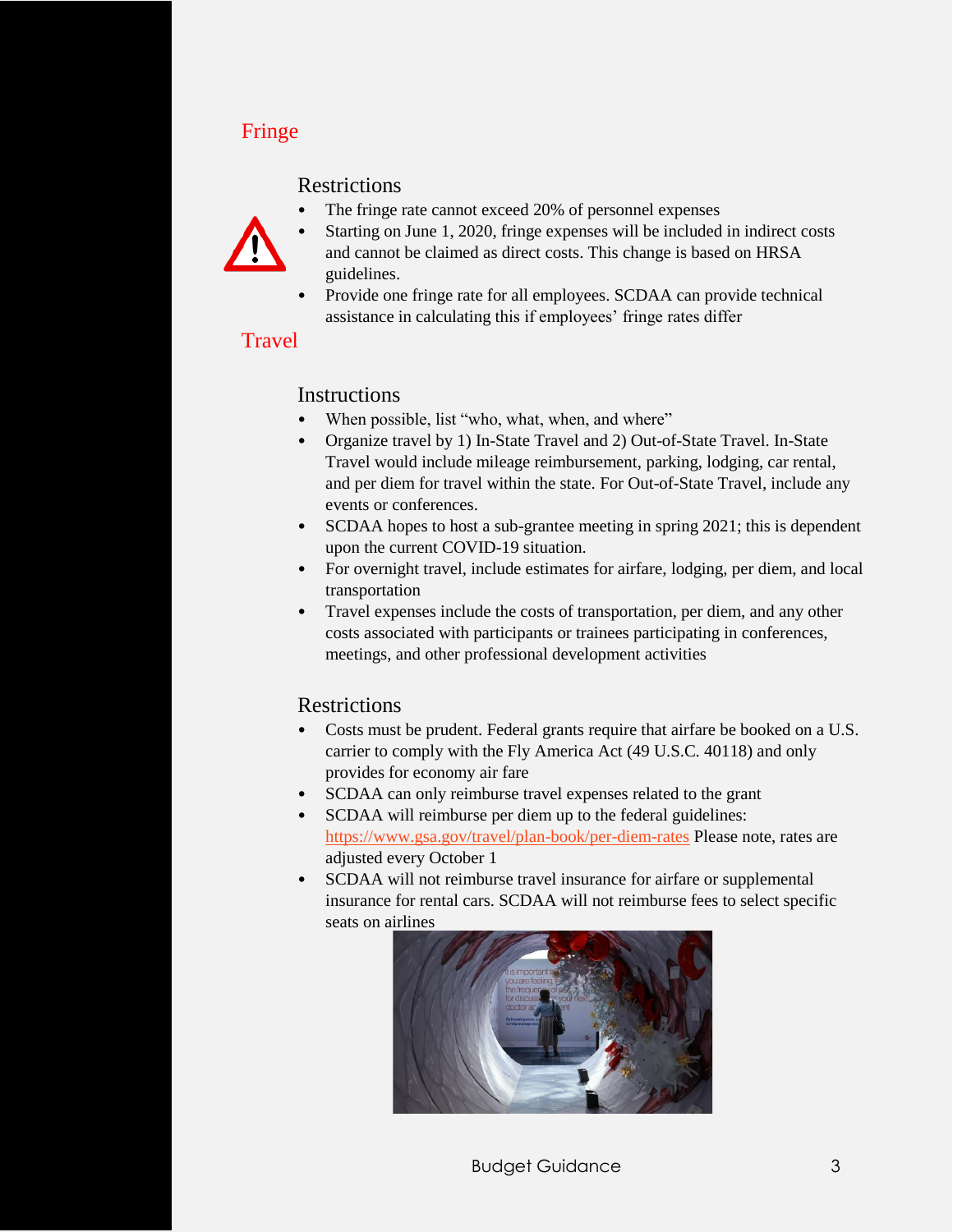# Other Direct Costs

"Other" direct costs can be charged to a grant if 1) they can be readily and specifically identified with that particular project and 2) comply with the funding agency's program guidelines. Though different grant mechanisms allow or disallow various "other" direct costs, typical allowable "other" direct costs include the following:

# **Supplies**

### **Instructions**

- Supplies include office supplies, technology (computers, printers, tablets, cell phones, hotspots), software (Adobe Acrobat, Constant Contact, Sumac, Zoom, Social Solutions, etc.), and printer supplies.
- Postage to send materials to clients can be included as supplies
- Cell phone service for CHWs can be included as supplies
- Other types of software can be reimbursed as long as they are specifically used for the grant

#### **Restrictions**

• Furniture cannot be reimbursed with the grant



- Technology, software, and supplies with a unit price over \$100 require a Prior Authorization Request (PAR)
- SCDAA will reimburse business cards up to \$60 per person
- SCDAA will reimburse laptop computers up to \$800 per unit

# Printing

#### **Instructions**

• Include printing expenses for documents promoting grant activities i.e. hydroxyurea education, SCD education, event flyers.

#### Restrictions

• Documents promoting the organization are not allowed

# Event Room Rental

#### **Instructions**

• These include events for patients and families such as educational programs

#### **Restrictions**

• Food cannot be reimbursed with grant funds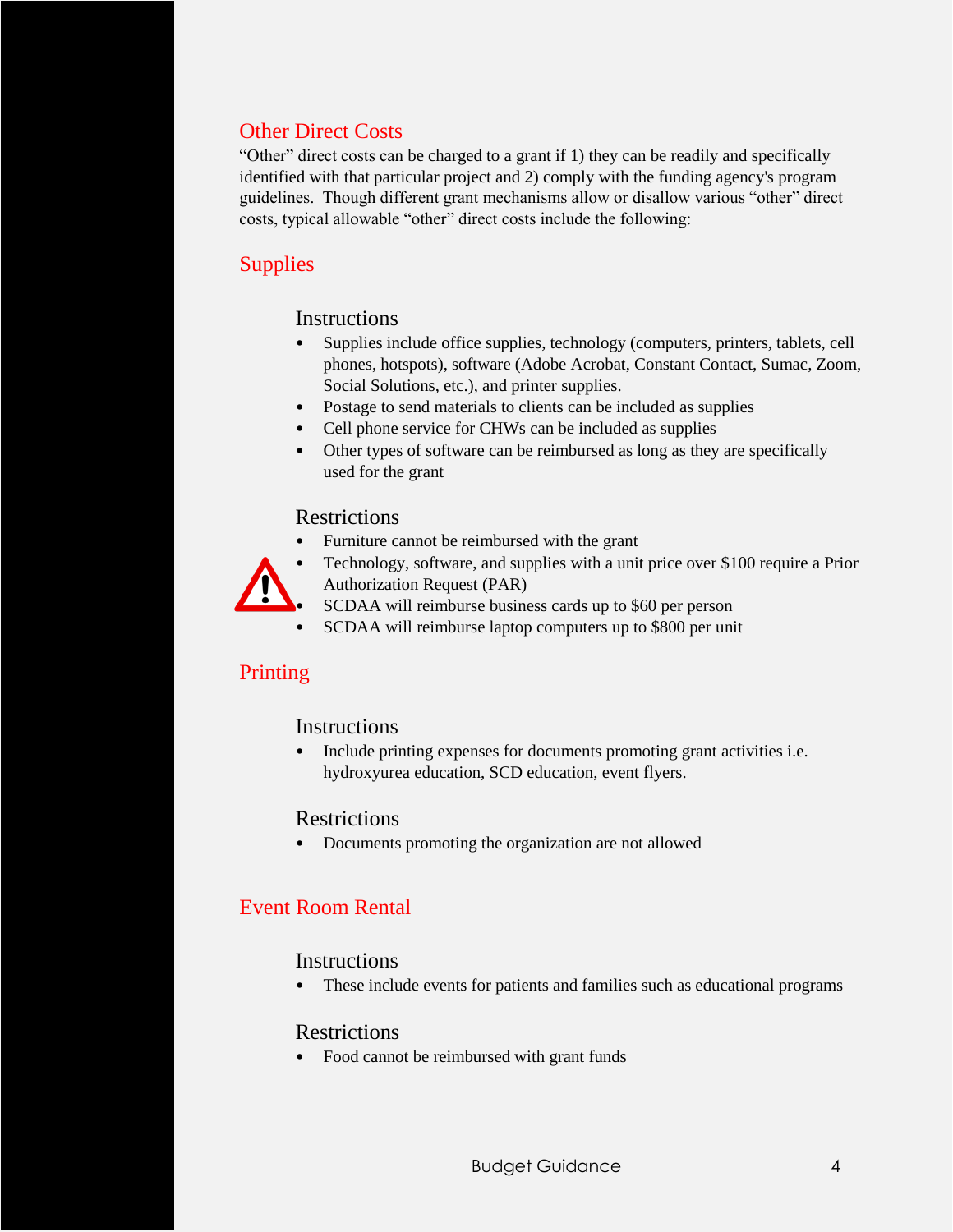# Program Incentives

#### Instructions

- Incentives should be used to encourage participation in program activities and/or appointments and enhance services
- If you plan to purchase and assemble educational kits, include them in this category
- Incentives cannot be used to substitute for financial assistance
- Examples of incentives include blankets, thermometers, pill boxes, gift cards, gas cards, and new baby supplies. SCDAA can provide additional examples.

## **Restrictions**

- SCDAA will reimburse up to \$50 per individual for gift cards and gas cards
- 
- Printing logos on items is considered 'promotional' under federal guidelines. If you are considering including your logo or a unique design on an item, complete the Prior Authorization Request (PAR)

# Training & Recruitment

### Instructions

- Include training fee for SCDAA community health worker course, other CHW courses, and online HIPAA course
- Include any fees associated with posting open positions

## **Restrictions**

- Travel associated with in-person training should be listed under Travel section
- SCDAA will reimburse non-SCDAA CHW training courses. Before registering, send course information (including curriculum) to Program Manager and Project Director for review and approval. Provide explanation as to why enrolling in SCDAA CHW course is not feasible



SCDAA will reimburse up to 3 months of job posting fees per open position

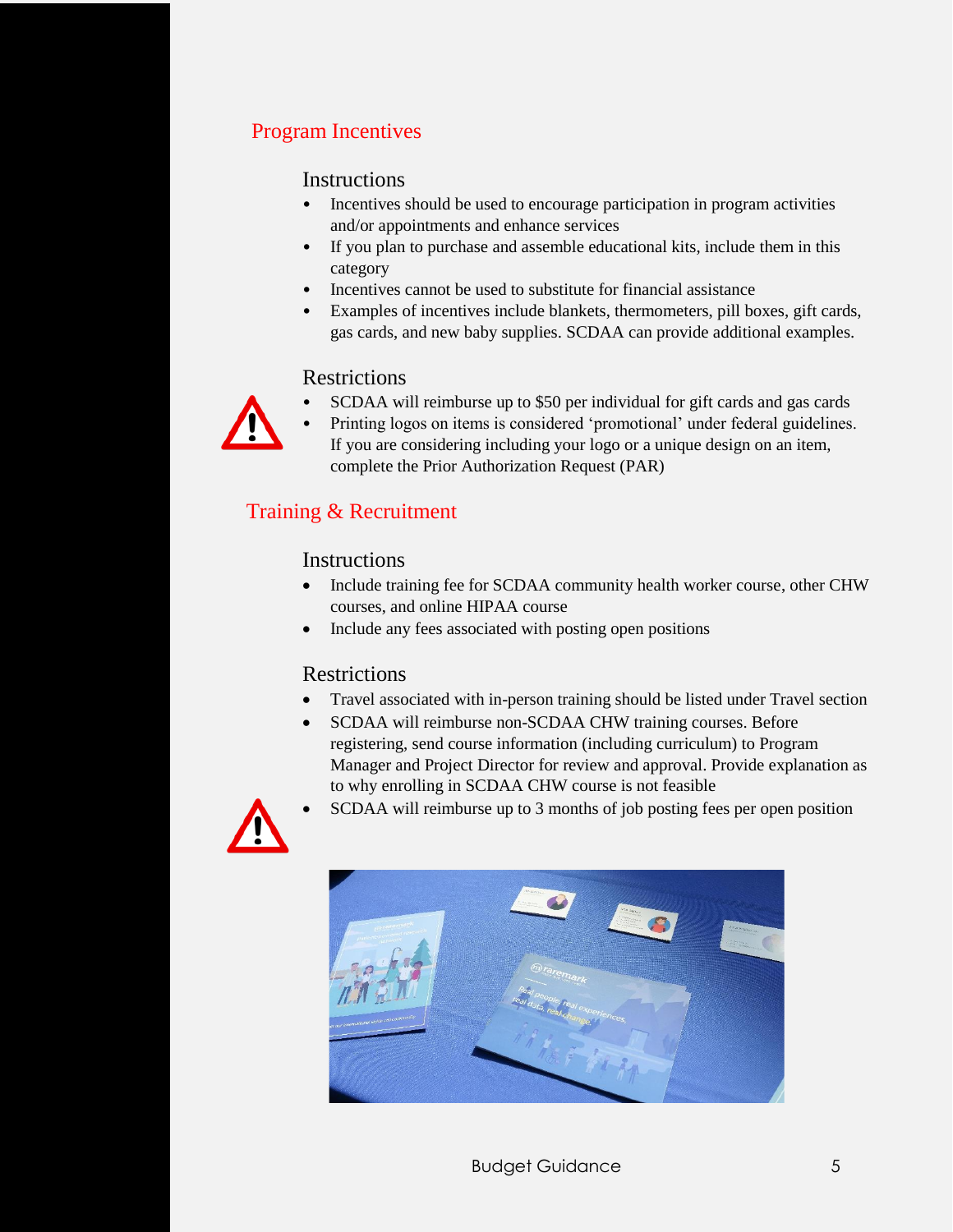## **Other**

#### Instructions

• Include expenses that do not fall into categories listed above

#### Restrictions

• There should be a limited number of "other" expenses

#### Sub-contractors

#### Instructions

• Agency must enter into a formal written agreement with the sub-contractor that addresses the arrangements for programmatic, administrative, financial, and reporting requirements of the grant.

### Restrictions

• Sub-contractors will be held under same requirements as salaried employees; this includes HIPAA requirements and local travel procedure requirements

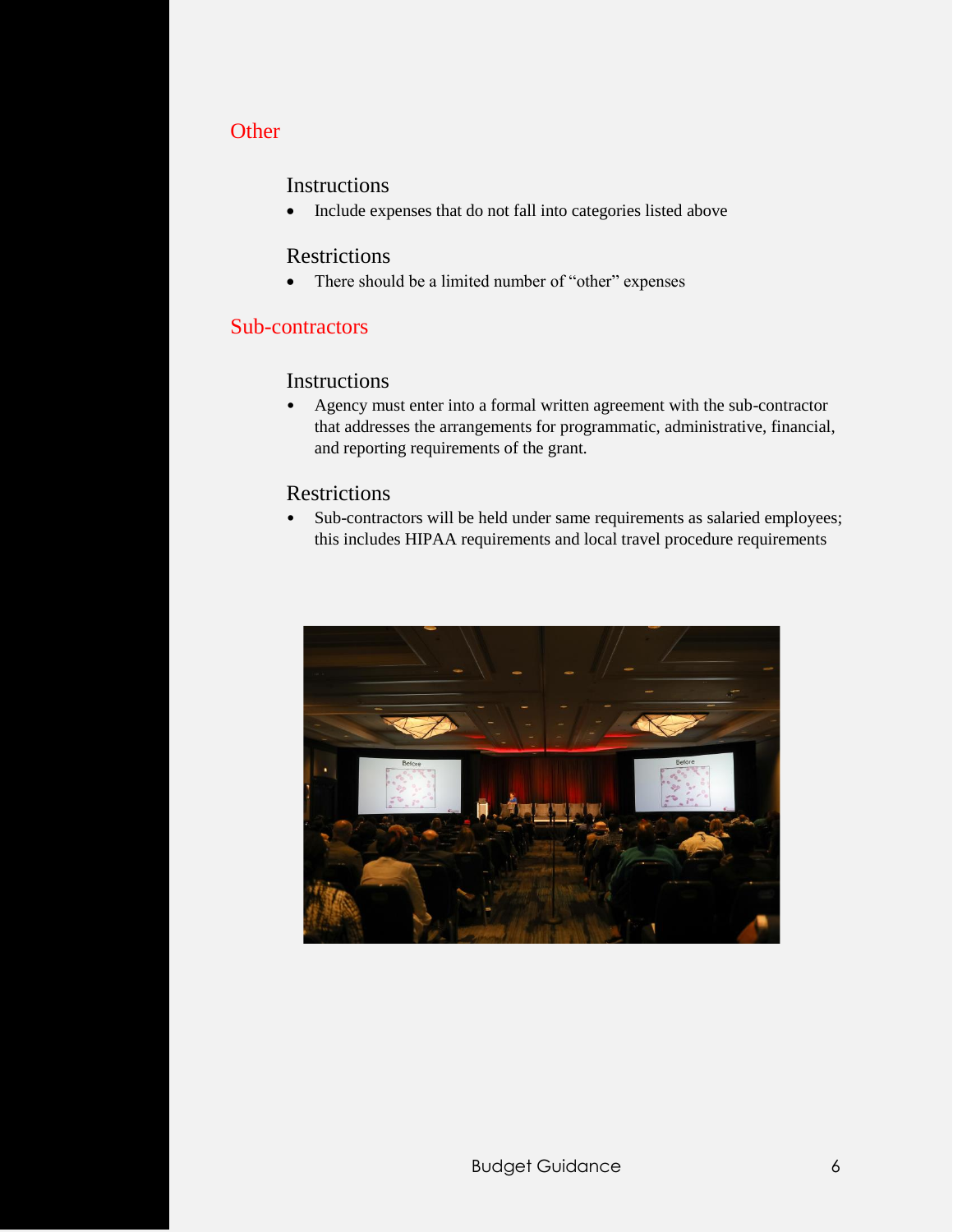# Indirect Expenses

### **Instructions**

- The indirect rate cannot exceed 15% of direct expenses
- 
- No more than 50% of each indirect expense will be reimbursed • The maximum amount of indirect expenses to be reimbursed will be
	- calculated with this formula: [Direct costs + fringe costs + indirect expenses] X [Indirect rate]
	- Indirect costs are defined as administrative or other expenses that are not directly allocable to a particular activity or project; rather they are related to overall general operations and are shared among projects and/or functions (Indirect costs are sometimes referred to as "overhead costs")
	- Examples of indirect costs include:
		- o Office rent
		- o Office building insurance
		- o Office utilities (electricity, water, gas, sewage, trash removal, Internet, drinking water)
		- o Landline telephones
		- o Facility maintenance (landscaping, snow removal, elevator maintenance, cleaning service, pest control)
		- o Technology support
		- o Accounting
		- o Post office boxes
		- o CBO website expenses (including storage and email systems)
		- o Payroll processing
		- o Postage machine maintenance and fees

#### Restrictions

• Indirect expenses related to fundraising and loan repayment are not allowable